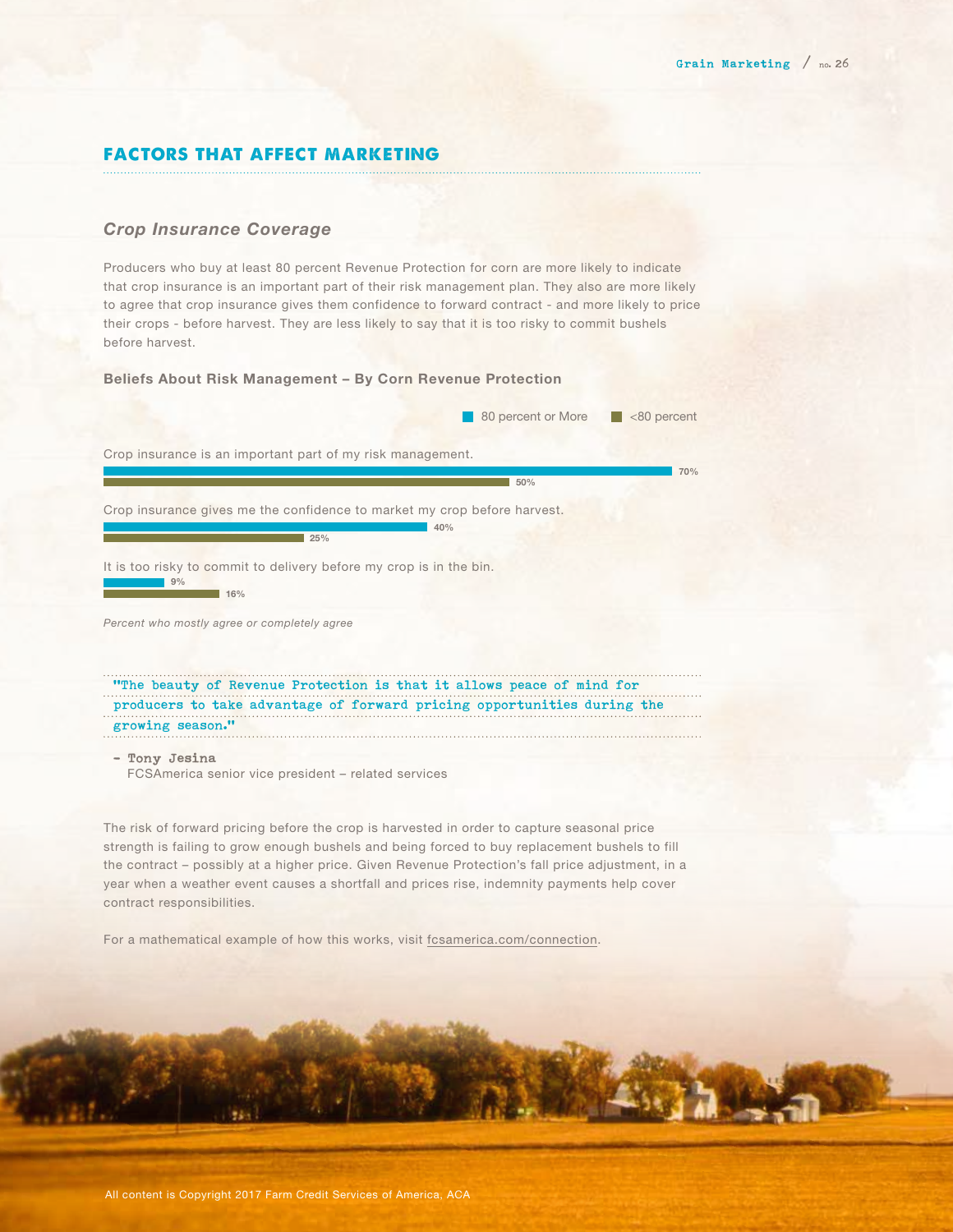The survey also revealed that the use of most marketing tools – and especially forward pricing – is higher among those having a higher level of Revenue Protection.

## Use of Marketing Tools – By Corn Revenue Protection

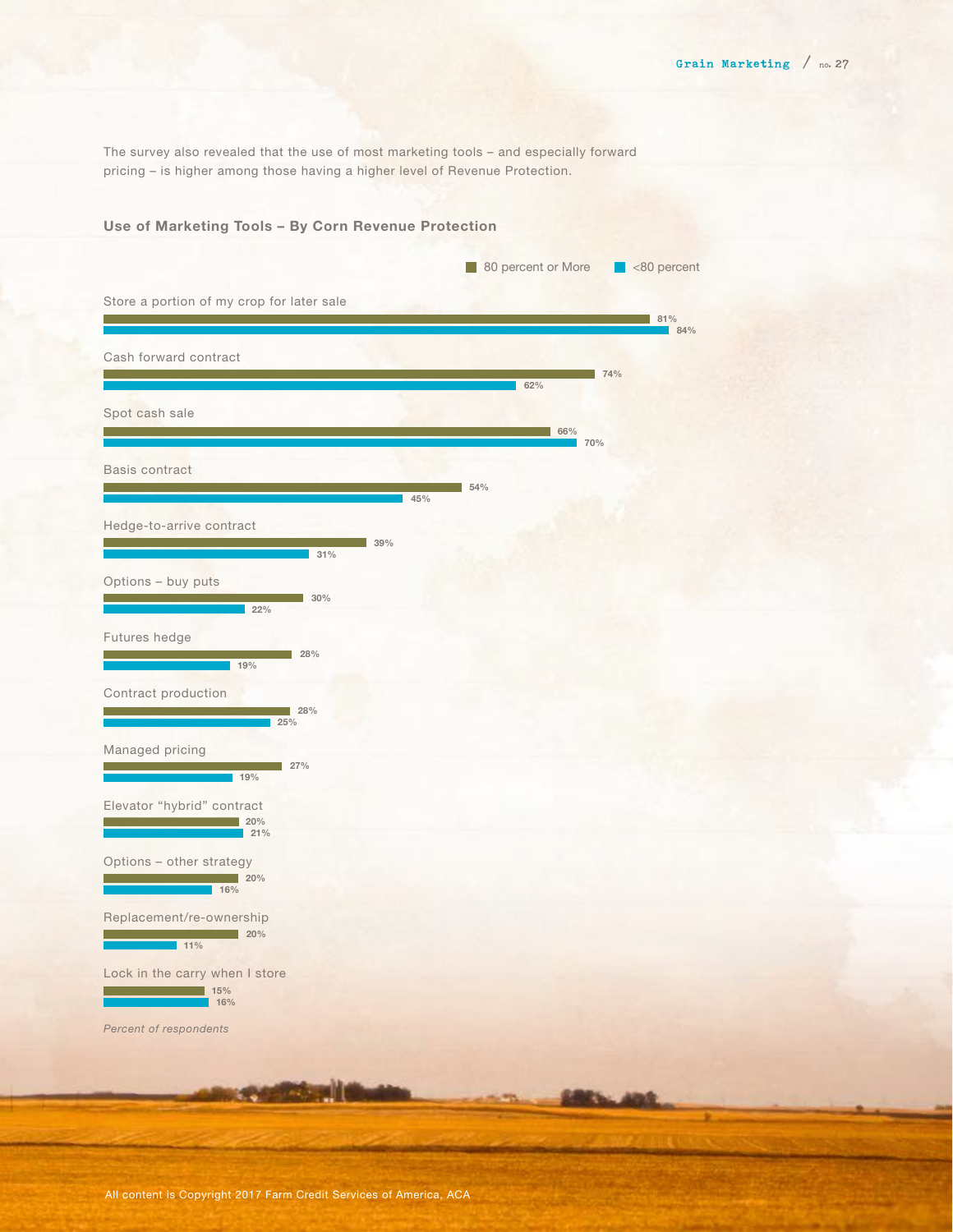## *Size of Operation*

Producers with more than 1,000 acres report using all of the listed marketing tools more except spot cash sales and managed pricing. The greatest difference is seen in their use of basis contracts: 62 percent of the largest farmers use them versus 40 percent of other farmers. There was an 18-point difference in futures hedges, a 12-point difference in hedge-to-arrive contracts and a 10-point spread in buying put options.

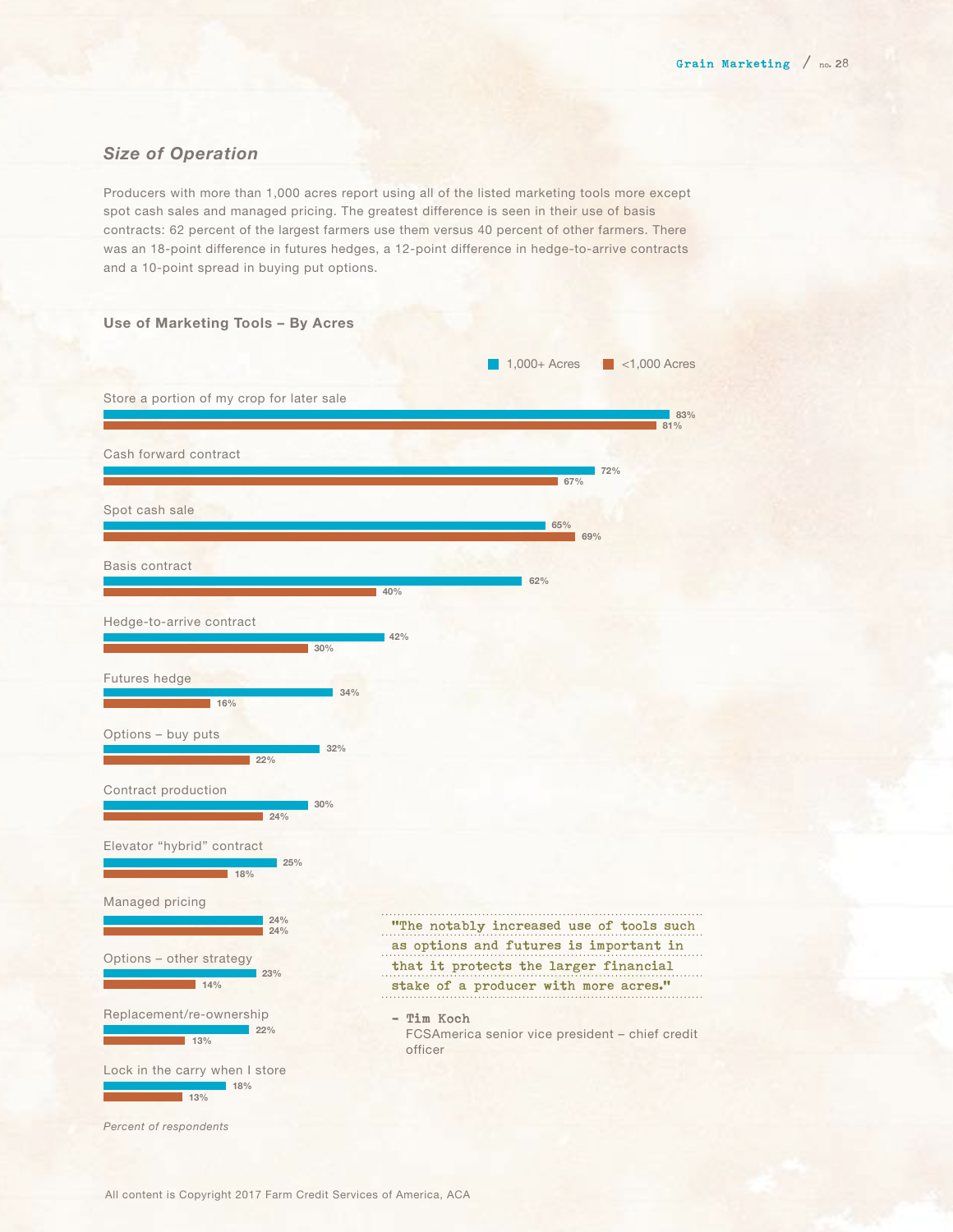The largest producers also are far more likely to check several buyers before making a cash sale, to subscribe to marketing services for advice and/or information and to separate pricing and basis decisions.

I check prices at several buyers before making a cash sale.

I subscribe to one or more marketing advisory services for

 $\frac{1}{42\%}$ 

45%

I subscribe to one or more marketing advisory services for

 $\frac{1}{32}\%$ 

Use of Marketing Practices – By Acres



## Purchase 80 percent or More Revenue Protection – By Acres



"One reason for buying a lower coverage may be because production risk on large operations is somewhat reduced by farming over a larger area. Also, county-based plans may be more appropriate for larger producers, whose acreage represents a larger portion of county farmland and therefore may match

FCSAmerica senior vice president – chief credit officer

county results."

– Tim Koch

I separate my pricing and basis decisions. 33% 26%

I belong to a farmer marketing club or have a peer group I rely on.

#### $6%$  $4%$

*information.*

*advice.* 

*Percent of respondents*

Differences in marketing discipline can be seen for producers with more than 1,000 acres. They are more likely to use all of the practices shown in the chart below, including understanding their cost of production and using it to set a selling price.

### Marketing Discipline – By Acres

1,000+ Acres 34,000 Acres

I have a very good understanding of my cost of production.

> 79% 68%

66%

56%

1,000+ Acres <1,000 Acres

56%

I use my cost of production to set the price where I will begin pricing my crop.

|     | 67% |
|-----|-----|
| 58% |     |
|     |     |

I use accrual (managerial) accounting for farm business analysis.

I have a written marketing plan. 26% 18% 21% 13%

*Percent of respondents*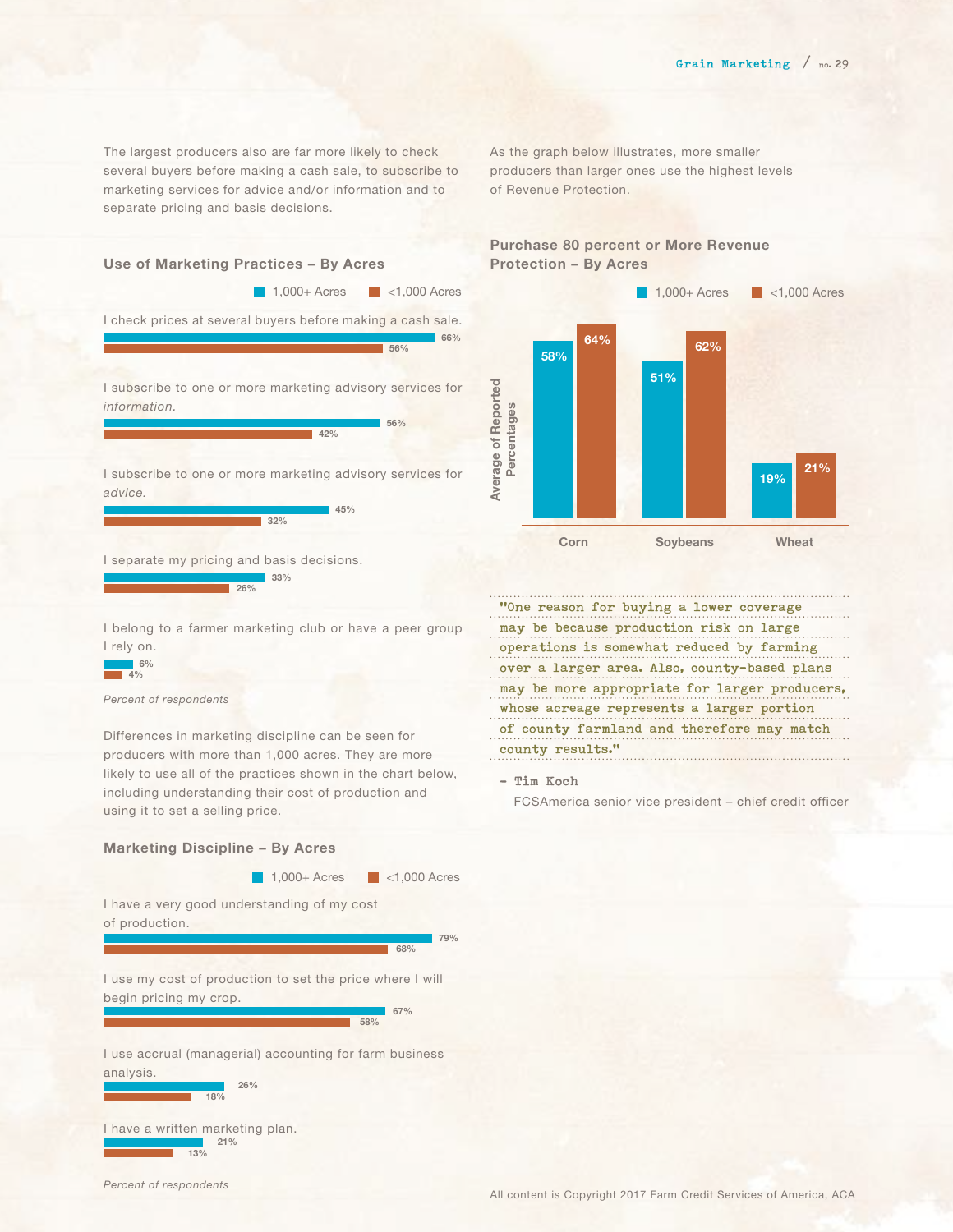## *Borrowing*

The survey asked: *"Is borrowing a factor in your need for risk management?"* Fifty-six percent say that it is, while 44 percent say it is not. The differences in use of various marketing tools was fairly consistent. With the exception of storing and spot cash sales, borrowers report more use of the tools listed.

Working closely with a lender who understands marketing may provide a sounding board for decisions.

#### Use of Marketing Tools – By Borrowing



All content is Copyright 2017 Farm Credit Services of America, ACA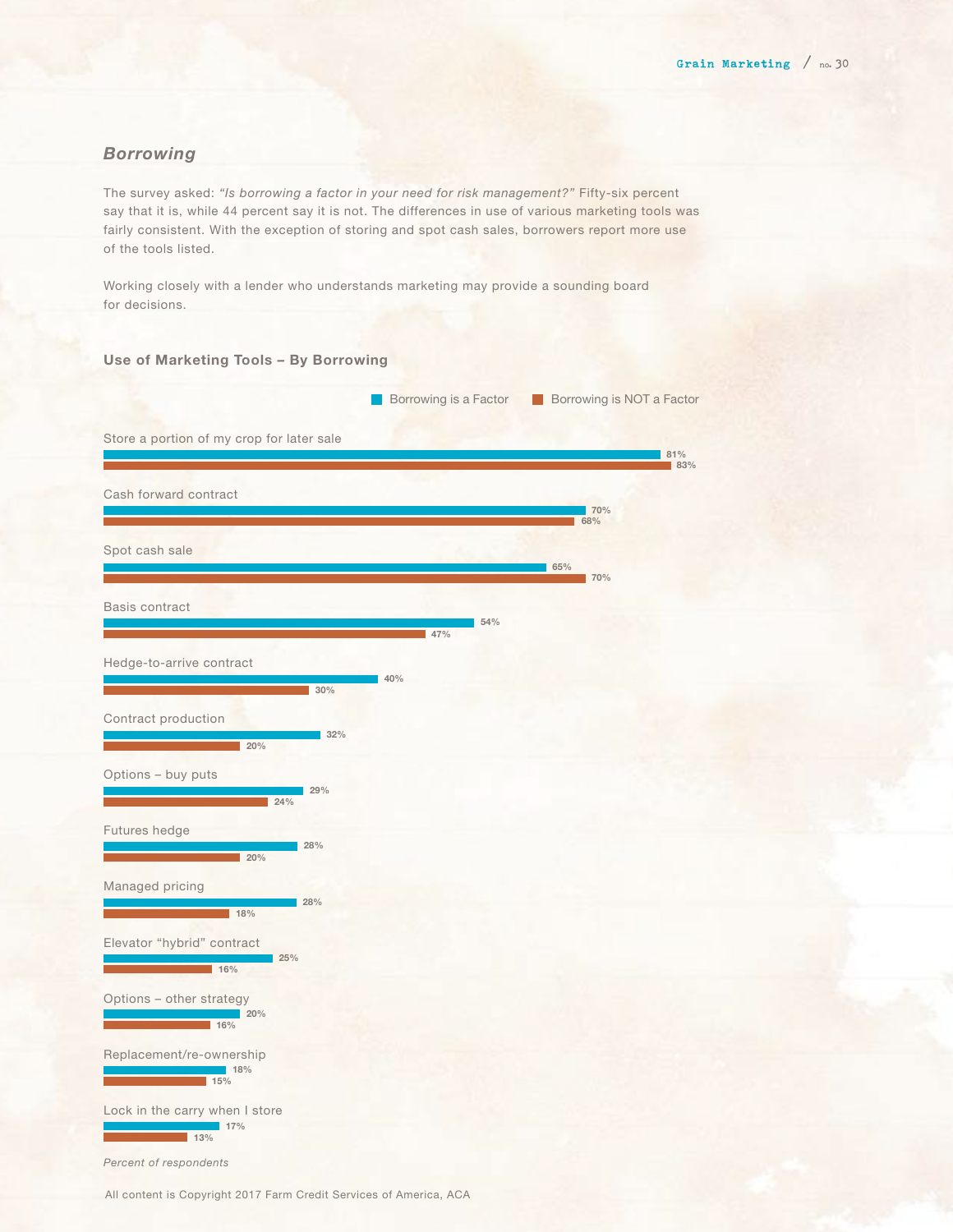Those who say borrowing is a factor in their need for risk management also were more likely to check with multiple buyers before making a cash sale, use advisory sources for information and separate price and basis decisions.

# Use of Marketing Practices – By Borrowing I check prices at several buyers before making a cash sale. I subscribe to one or more marketing advisory services for *information.* I subscribe to one or more marketing advisory services for *advice.*  I separate my pricing and basis decisions. I belong to a farmer marketing club or have a peer group I rely on. *Percent of respondents* 67%  $\frac{1}{1}$  52% 55%  $41%$  $141%$ 35%  $33%$  $25%$ 6%  $\overline{3\%}$ Borrowing is a Factor Borrowing is NOT a Factor "It is critical your lender understands your marketing plan and provides access to the funds to support your risk management needs – from crop insurance premiums to option premiums to margin calls." – Tim Koch FCSAmerica senior vice president – chief credit officer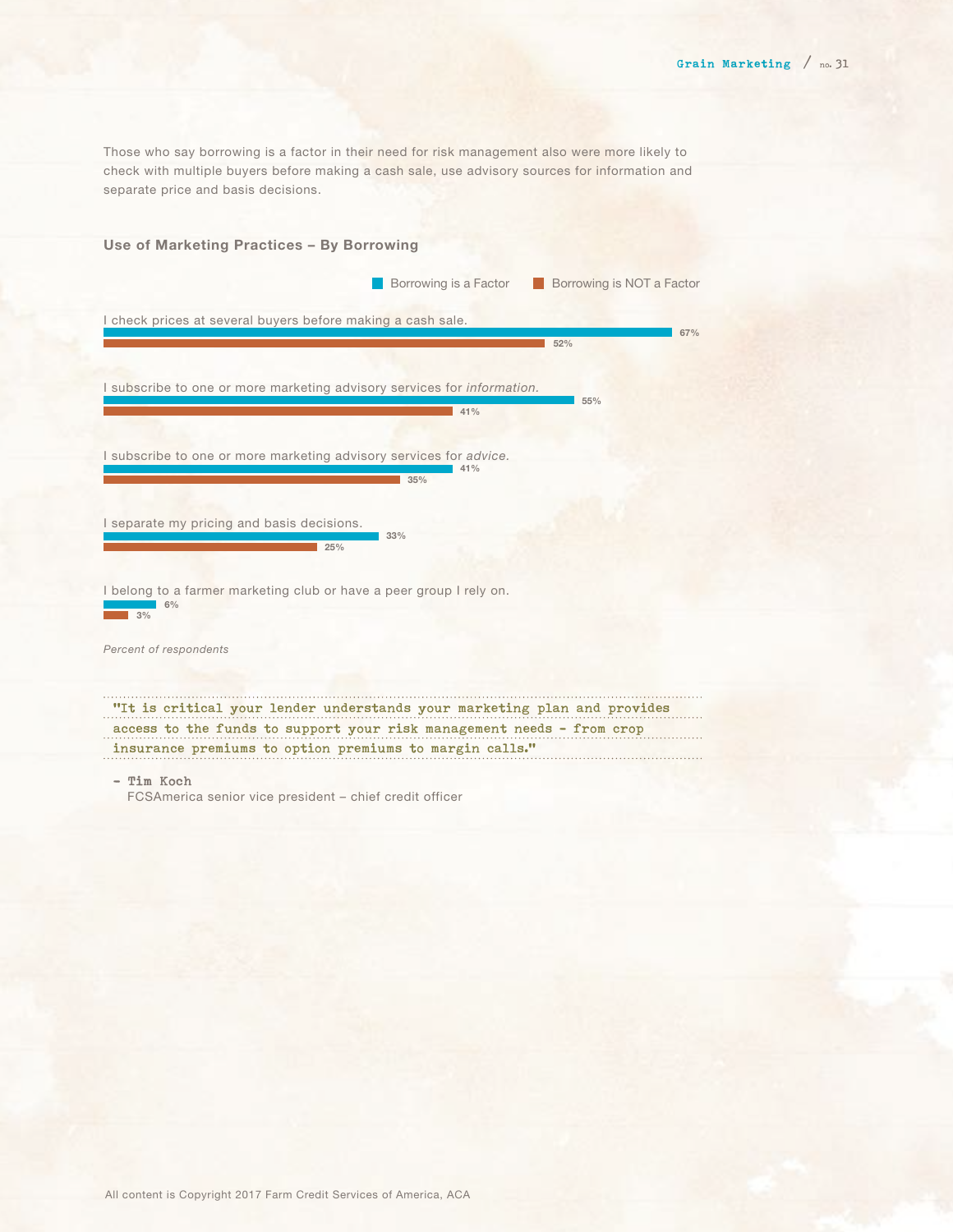As was the case with their use of marketing tools, "borrowers" also make greater use of various pricing strategies – with the exception of scale-up sales, sell when marketing conditions appear favorable and go for a "home run."

## Use of Pricing Strategies – By Borrowing

|                                                                                                                                                                                       | 59%                       | 69% |
|---------------------------------------------------------------------------------------------------------------------------------------------------------------------------------------|---------------------------|-----|
| I scale up, selling as the market rises.                                                                                                                                              | 61%<br>$\blacksquare$ 63% |     |
| I don't follow a specific timing plan and price when market conditions appear favorable.                                                                                              | $54\%$                    | 67% |
| I price my crop mainly during seasonal (spring/summer) price strength.                                                                                                                | 154%<br>53%               |     |
| I price as soon as I see a profit.<br>45%<br>27%                                                                                                                                      |                           |     |
| I price when I need cash flow.<br>37%<br>$20\%$                                                                                                                                       |                           |     |
| I price multiple years of crops when the opportunity arises.<br>29%<br>22%                                                                                                            |                           |     |
| I price when my advisor says I should.<br>27%<br>23%                                                                                                                                  |                           |     |
| I price when technical analysis (charts) say it is time to sell.<br>$\sim$ 26%<br>21%                                                                                                 |                           |     |
| I price when fear of still lower prices sets in.<br><u> 1999 - Andrea State Barbara, amerikan ing kabupatèn Ing Kabupatèn Ing Kabupatèn Ing Kabupatèn Ing Kabupatèn Ing Ka</u><br>16% |                           |     |
| I scale down, selling as the market falls.<br><mark>. простав на станители 13%</mark><br>Последници 11%                                                                               |                           |     |
| I price some of my crop each month.<br>9%<br>8%                                                                                                                                       |                           |     |
| I sell most of my crop right after harvest.<br>6%<br>5%                                                                                                                               |                           |     |
| I go for the "home run" and price a large portion at a time.<br>4%<br>6%                                                                                                              |                           |     |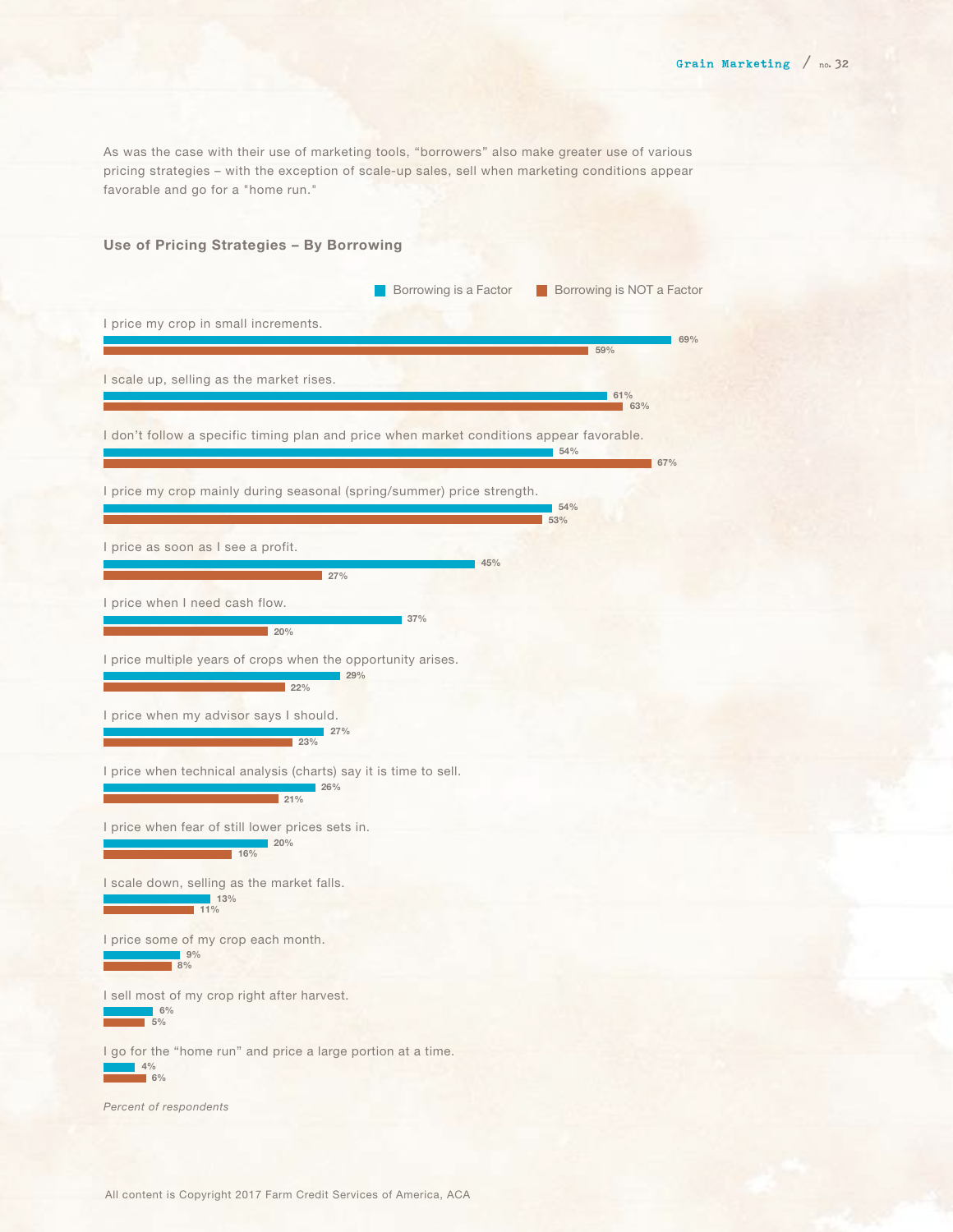### *Age*

Farmers under 35 years of age rank risks differently than older farmers, rating weather and yield uncertainty lower than older producers, and a lack of marketing understanding as a higher hurdle to marketing.

Only 48 percent of young (under 35) corn growers and 49 percent of young soybean growers buy more than 80 percent Revenue Protection, compared with 62 percent and 58 percent of older corn and soybean growers. For wheat, however, the percentage who buy more than 80 percent Revenue Protection is the same – 20 percent – for both age groups.

"Subsidy levels materially drop off after 75 percent or 80 percent and that greatly impacts the premium. With an already limited cash flow, it's not surprising younger producers maximize the subsidy levels and don't insure at a higher level unless their lender requires them to do so."

– Tony Jesina FCSAmerica senior vice president – related services

A higher percentage of under-35 producers use storage, basis contracts, hedge-to-arrive contracts, futures hedges, elevator "hybrid" contracts, lock in the carry on stored grain and managed pricing.

They are more likely to check with several buyers before making a cash sale and belong to a marketing club or peer group.

## Use of Marketing Tools – By Age

35 and Younger **Older than 35** 

## Store a portion of my crop for later sale Spot cash sale Basis contract Cash forward contract Hedge-to-arrive contract Futures hedge Contract production Elevator "hybrid" contract Lock in the carry when I store Managed pricing Options – buy puts Replacement/re-ownership Options – other strategy *Percent of respondents* 89% 81% 66% 67% 57%  $-50%$ 57% 71%  $151%$  $34%$  $130%$  $\sqrt{24\%}$ 26%  $27%$  $1.26%$  $200$  $126%$ 14%  $125%$  $\frac{1}{23\%}$  $23\%$  $27%$  $13%$ 17%  $11%$ 19%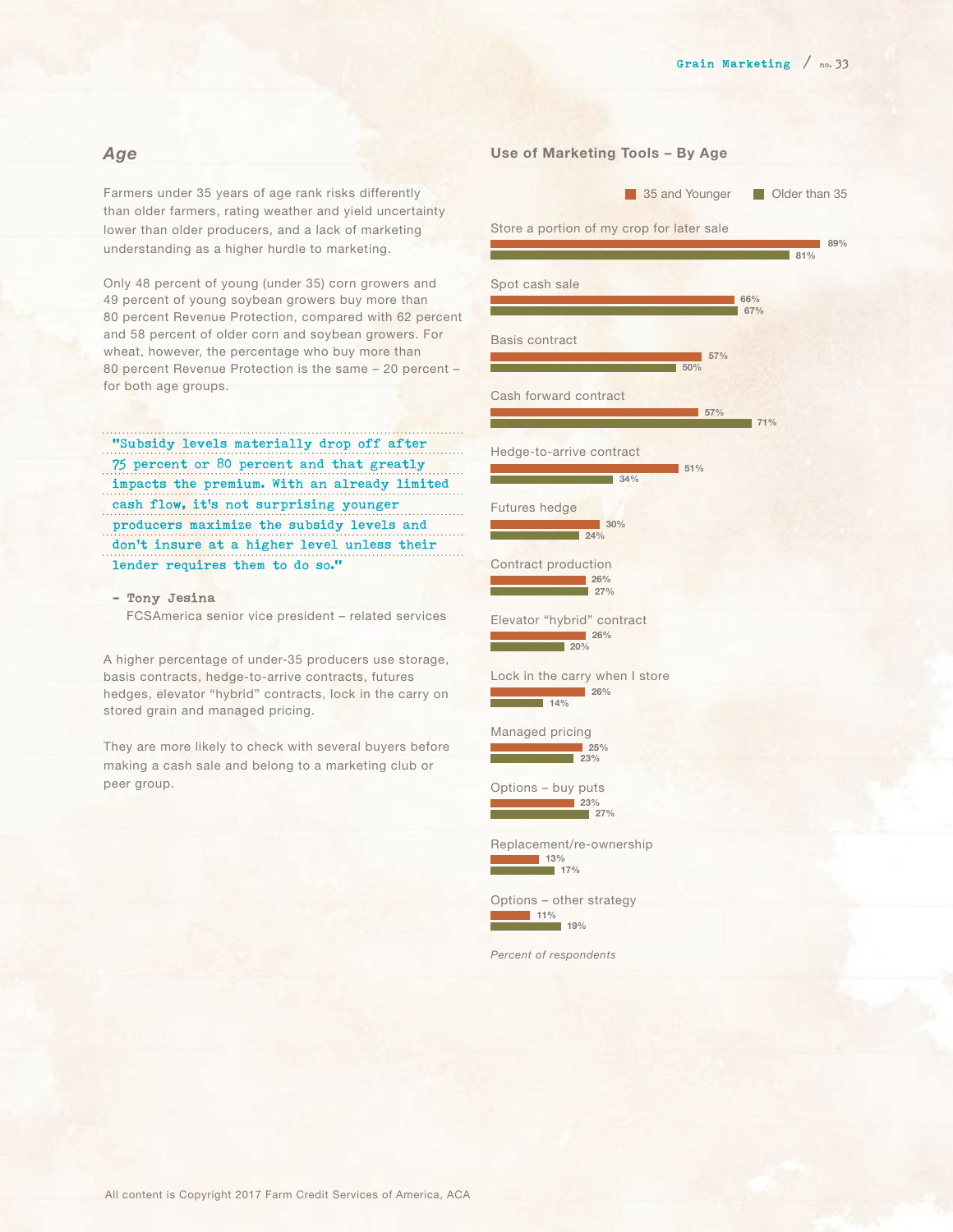Producers age 35 and younger have greater interest in learning more about many topics related to grain marketing, as shown in the chart below.

#### Interest in Learning More – By Age



All content is Copyright 2017 Farm Credit Services of America, ACA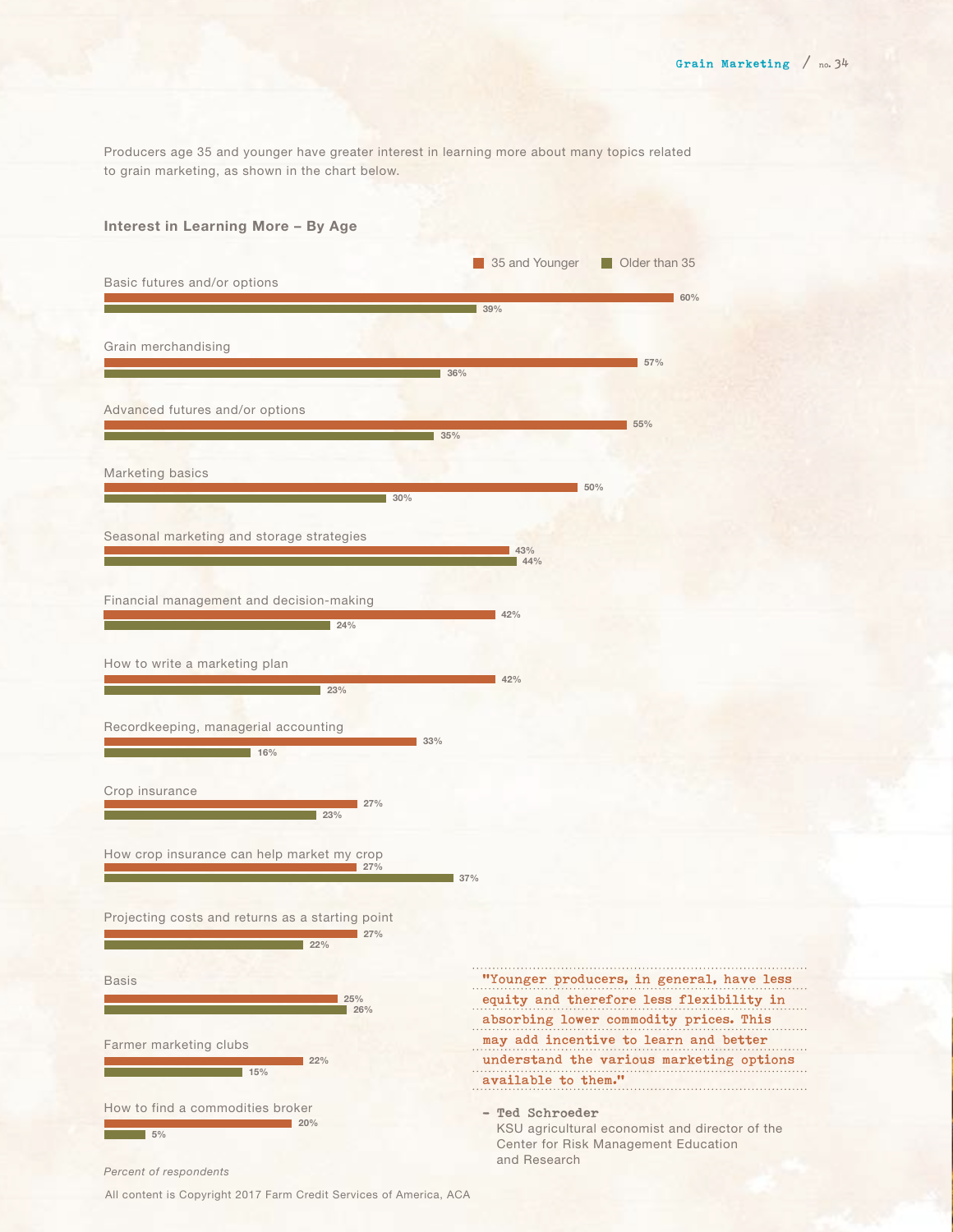They also are more likely to use their cost of production to set a selling price. About the same percentage as older producers have a written marketing plan.

|                                                                                  | 35 and Younger | Older than 35 |
|----------------------------------------------------------------------------------|----------------|---------------|
| I have a very good understanding of my cost of production.                       |                |               |
|                                                                                  |                | 80%<br>72%    |
| I use my cost of production to set the price where I will begin pricing my crop. |                |               |
|                                                                                  | 60%            | 77%           |
| I use accrual (managerial) accounting for farm business analysis.                |                |               |
| $\blacksquare$ 28%<br>$\blacksquare$ 21%                                         |                |               |
| I have a written marketing plan.                                                 |                |               |
| 18%<br>17%                                                                       |                |               |
| Percent of respondents                                                           |                |               |
|                                                                                  |                |               |
|                                                                                  |                |               |
|                                                                                  |                |               |
|                                                                                  |                |               |
|                                                                                  |                |               |
|                                                                                  |                |               |
|                                                                                  |                |               |
|                                                                                  |                |               |
|                                                                                  |                |               |
|                                                                                  |                |               |
|                                                                                  |                |               |
|                                                                                  |                |               |
|                                                                                  |                |               |
|                                                                                  |                |               |
|                                                                                  |                |               |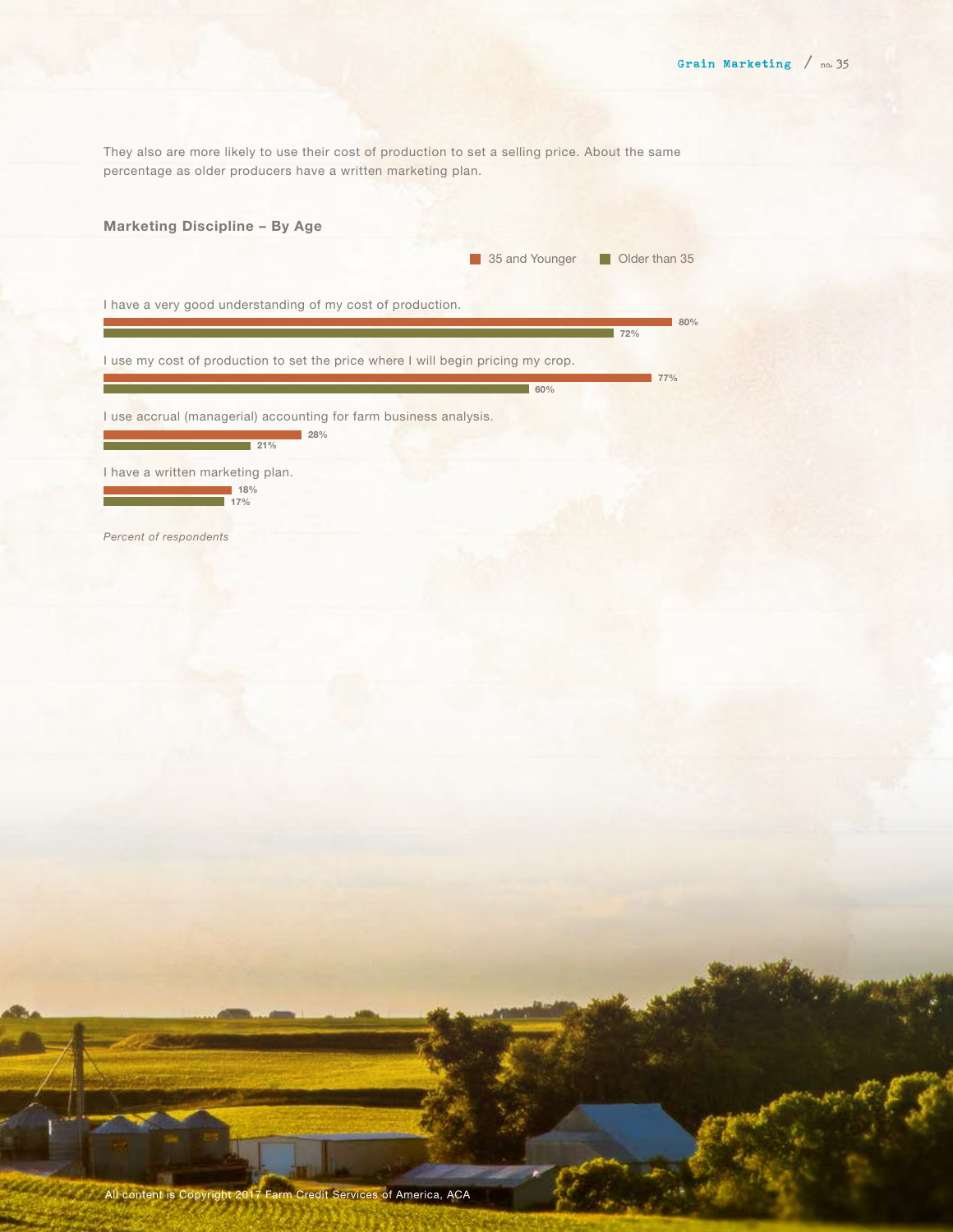#### lock in a profit when you see it

*Knowing their exact cost of production is the first step to successful marketing, said John Anderson, who farms 7,500 acres with brothers Aaron and Matt near Norfolk, Nebraska.*

When market prices offer a profit, they make a sale.

John said they didn't always have a good handle on their breakeven, but working with a spreadsheet provided by their FCSAmerica financial officer, Matt Hoesing, they feel confident they do today.

Overhead and miscellaneous costs are the hardest, he said. "We use university custom rates for equipment costs, but inflate them to be on the safe side," he explained. "Matt also helped us nail our costs based on those of other customers."

John said he liked marketing in school, but it took a close association with a broker he trusts to jump-start his marketing plan. "We thought about hedging and options," he said, "but didn't really use them until we got to know a local commodity broker. Now we set targets and he helps with the timing. He also provides additional discipline."

The brothers use futures rather than options in most cases, though they may buy call options on 20 percent of their crop in case of a harvest rally. "In 2008, we sent \$100,000 to Chicago in margin calls. That was hard," John recalled. "Even though it shouldn't matter in a hedge, it's easier when you get money back."

Their broker also has helped them with some strategies such as initially hedging in December corn futures and then rolling out to July. "We pick up an average of 10 cents on each roll," John said.

They also merchandise their grain, locking in prices on futures strength but locking in basis when it is favorable – often when prices are low.